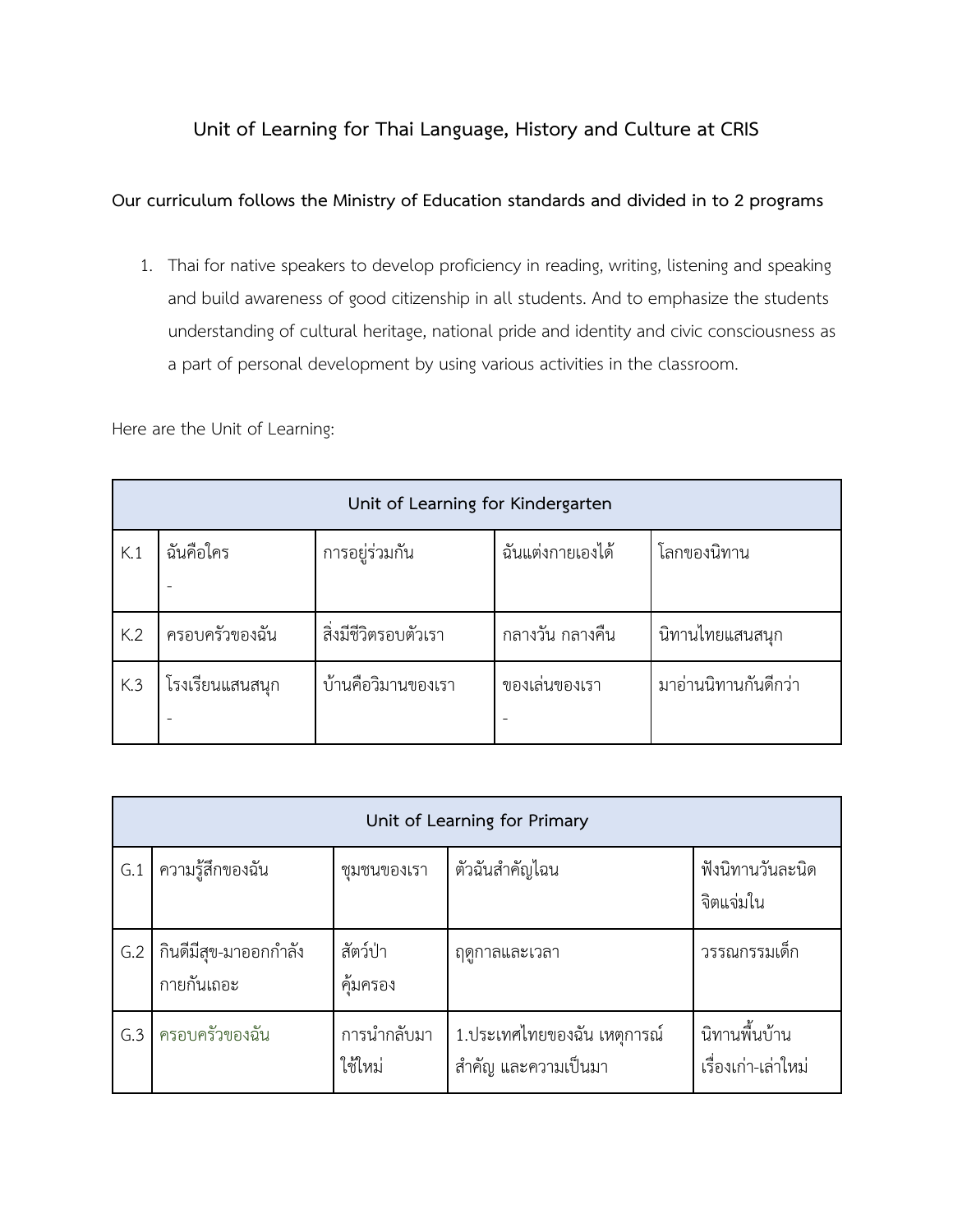|     |                                    |              | 2.วันสำคัญของไทย 12 เดือน                        |                               |
|-----|------------------------------------|--------------|--------------------------------------------------|-------------------------------|
| G.4 | ศาสนาและภาษาของฉัน<br>และของเพื่อน | แม่นำ้ลำคลอง | อาณาจักรสุโขทัย/การอ่านปฏิทิน                    | เพลงพื้นบ้าน<br>เพลงกล่อมเด็ก |
| G.5 | วัยรุ่น วัยวุ่นจริงหรือ            | อากาศบนโลก   | ความสามัคคี สร้างชาติ<br>จุดเริ่มอาณาจักรชาติไทย | เด็กไทยเล่นอะไรกัน            |

|     | Unit of Learning for Middle School |                            |                                                    |                                     |  |  |  |
|-----|------------------------------------|----------------------------|----------------------------------------------------|-------------------------------------|--|--|--|
| G.6 | นิทานพื้นบ้าน $\parallel$          | การอ่านและการเขียน<br>ข่าว | ขุนแผน กำเนิดพลายงาม                               | ประวัติศาสตร์สุโขทัย                |  |  |  |
| G.7 | วรรณศิลป์                          | เศรษฐศาสตร์ใน<br>ครัวเรือน | ประวัติศาสตร์อยุธยา                                | วรรณกรรมเรื่องสั้น                  |  |  |  |
| G.8 | เรื่องสั้น<br>เยาวชน               | ข่าวกับการดำเนินชีวิต<br>ဈ | วรรณกรรมมรดก<br>-รามเกียรติ์ตอนนารายณ์<br>ปราบนนทก | ประวัติศาสตร์รัตนโกสินทร์<br>ตอนต้น |  |  |  |

|      | Unit of Learning for High School |                                          |                                               |                                  |  |  |
|------|----------------------------------|------------------------------------------|-----------------------------------------------|----------------------------------|--|--|
| G.9  | วรรณกรรมคำสอน                    | วัยรุ่นไทยกับเศรษฐกิจ<br>พอเพียง         | หนึ่งตำบลหนึ่ง<br>ผลิตภัณฑ์                   | สถาบันของชาติ                    |  |  |
| G.10 | สมุนไพรไทย                       | พหุวัฒนธรรม                              | วรรณกรรมมรดก<br>-อิเหนาตอนศึกกะห<br>มังกุหนิง | ประวัติศาสตร์สมัย<br>ปฏิรูปในร.๕ |  |  |
| G.11 | ข่าวและเหตุการณ์สำคัญ            | การเปลี่ยนแปลง<br>เนื่องมาจากโลกาภิวัตน์ | วรรณกรรมร่วมสมัย                              | น้ำและการจัดการ<br>ทรัพยากร      |  |  |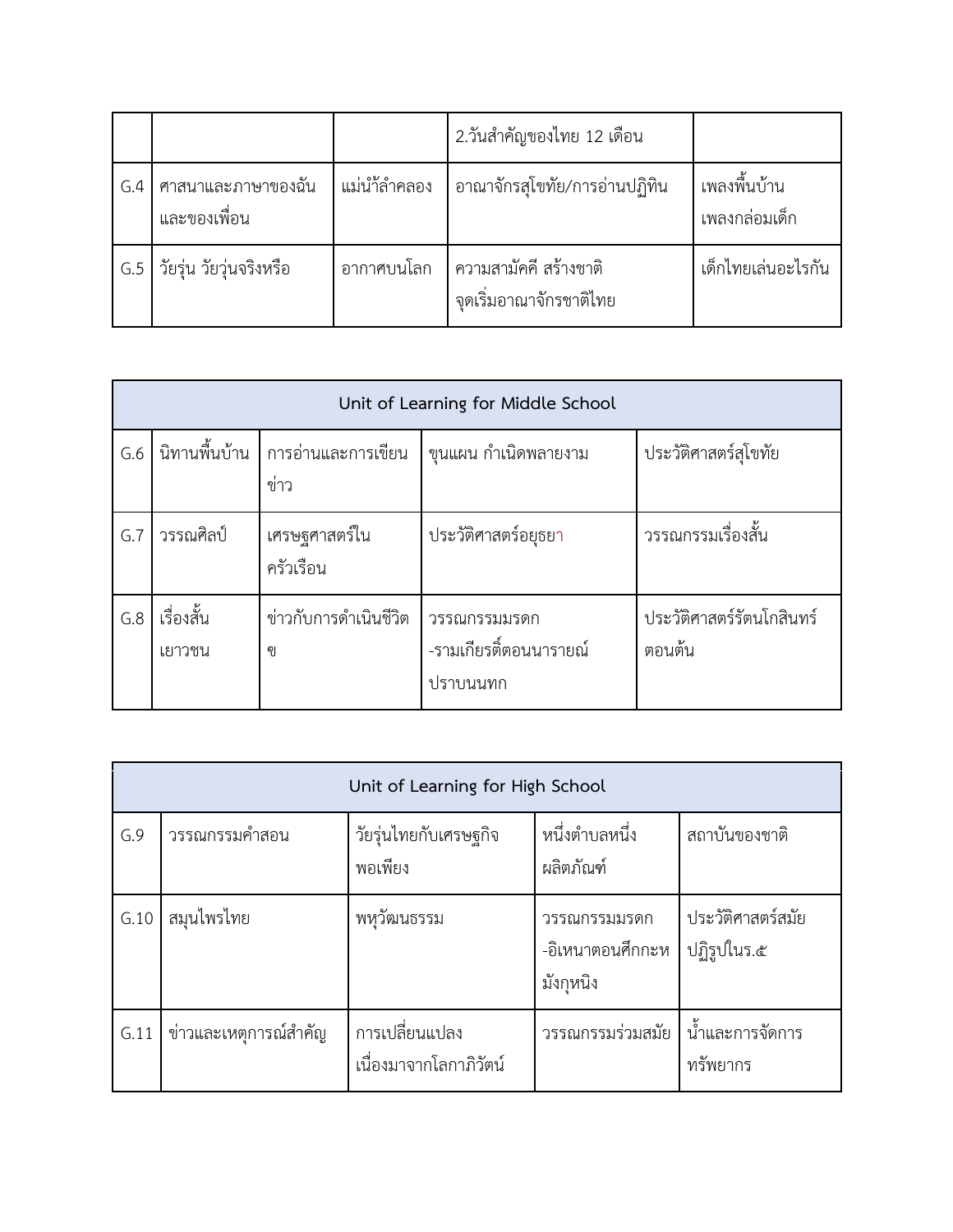| G.12 | . เ การเมืองการปกครองไทย | ่ เทยและอาเซ่ยน | ่ วรรณกรรมแปล | คนควาอสระ |
|------|--------------------------|-----------------|---------------|-----------|
|      | หลังพ.ศ.๒๔๗๕             |                 | -กามนต        |           |

2. Thai as foreign language provides opportunities for students to develop a broad understanding and knowledge of Thailand through topics relating to customs, beliefs, social norms and Thai etiquette to appreciation for the host country. And basic communication skills for survival.

|                | Unit of Learning for Thai as Foreign Language |                    |                         |                  |                |  |
|----------------|-----------------------------------------------|--------------------|-------------------------|------------------|----------------|--|
| Level          | All about me                                  | My People          | My community            | Let's celebrate  | Games and      |  |
| $\mathbf{1}$   | -Greeting                                     | -People in home    | -Places in              | -Celebrations in | Songs          |  |
|                | -Personal                                     | and their jobs     | communities             | School: Wai Khu  | -Thai Games    |  |
|                | Information                                   | -People at school  | Location, mapping       | Day, Loy         | -Thai Nursery  |  |
|                | -Family members                               | and their work     | -Do's and Don't,        | Krathong         | Rhymes         |  |
|                | -Pets                                         | -Thai Etiquette    | dressing                | Festival,        | -Thai games;   |  |
|                | -Thai Etiquette                               |                    |                         | Songkarn Day     | now and        |  |
|                |                                               |                    |                         | -Thai art and    | then           |  |
|                |                                               |                    |                         | craft            | -International |  |
|                |                                               |                    |                         |                  | games          |  |
|                |                                               |                    |                         |                  |                |  |
| Level          | All about me                                  | Career in          | <b>Exploring Chiang</b> | Thai Dance       | Children       |  |
| $\overline{2}$ | -house                                        | community          | Rai                     | -Basic           | stories        |  |
|                | -House chores                                 | -Work places       | -Setting itinerary      | information      | -Story Plot    |  |
|                | and routine                                   | -Thai Etiquette in | -What and How           | -Regional dance  | -Moral         |  |
|                | -Family members                               | public places      | -Time                   | -Practice        | -Beliefs       |  |
|                | -- Thai Etiquette                             | -More occupations  | management and          |                  | -Occupation    |  |
|                |                                               |                    | setting program         |                  | -Idioms &      |  |
|                |                                               |                    | -Do's and Don't in      |                  | expressions    |  |
|                |                                               |                    | Chiang rai              |                  |                |  |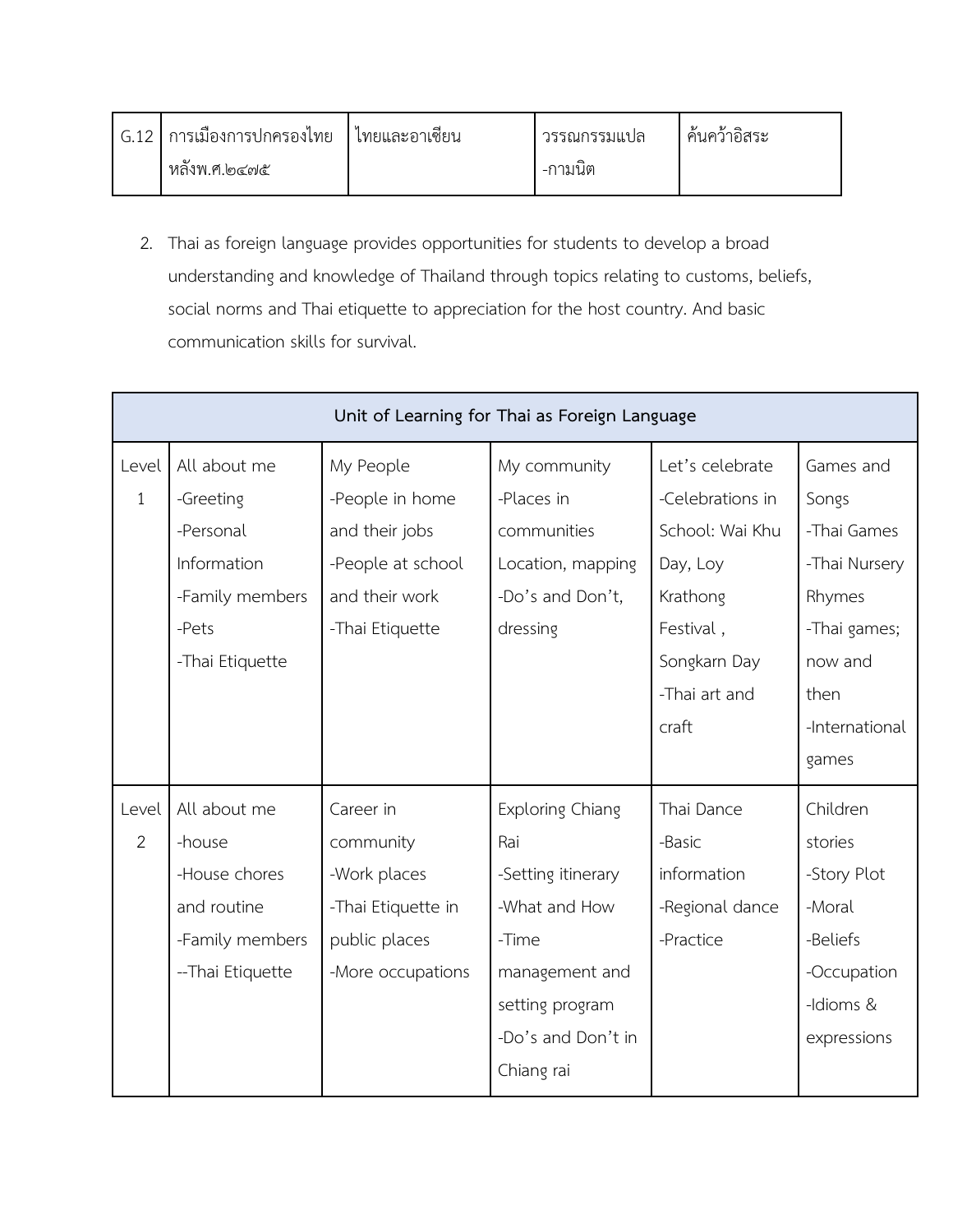|                         |                                                                                 |                                                                                                                                                 |                                                                                                                                                                          |                                                                                                           | -Compare<br>with other                                                                                                                                                                                                         |
|-------------------------|---------------------------------------------------------------------------------|-------------------------------------------------------------------------------------------------------------------------------------------------|--------------------------------------------------------------------------------------------------------------------------------------------------------------------------|-----------------------------------------------------------------------------------------------------------|--------------------------------------------------------------------------------------------------------------------------------------------------------------------------------------------------------------------------------|
| Level<br>$\mathfrak{Z}$ | My School<br>-People<br>-Rooms<br>Objects<br>-Subjects<br>Location<br>-Wai Khru | Let's go to the<br>market<br>-Market<br>-Products<br>-The art of<br>negotiation<br>-Descriptive writing                                         | Four Regions; Let's<br>go to the famous<br>places of our<br>regions<br>-Location<br>-Local Product<br>(OTOP)<br>-Attraction places<br>in each region                     | Musical<br>Instruments in<br>Thailand<br>-Northern<br>-Central<br>-North eastern<br>-South                | Thai &<br>International<br>Folk Tales<br>-Thai folk<br>tales<br>-Culture<br>Values<br>-Performing<br>art and<br>drama                                                                                                          |
| Level<br>$\overline{4}$ | Healthy Living<br>-Food & Nutrition<br>-Sports<br>-Body & Mind                  | Go to the doctor<br>$\overline{\phantom{a}}$<br>Symptoms/injuries/i<br>llness<br>-Health care<br>-Emergency<br>-First Aid<br>-Clinic & Hospital | Welcome to Lanna<br>Past & Present<br>-Lanna Political<br>-People who<br>influence in Lanna<br>-Lanna Heritage<br>-Thai etiquette<br>-Historical places<br>-Royal family | Thai Ceremonies<br>-Recreation<br>Ceremonies<br>-Funeral<br>Ceremonies<br>-Thai beliefs and<br>Ceremonies | Thai &<br>International<br>Folk Tales<br>-What are<br>folktales?<br>$\blacksquare$<br>Characteristic<br>of Thai<br>folktales.<br>Characteristic<br>of folktales<br>from the<br>other<br>countries<br>-What do we<br>learn from |